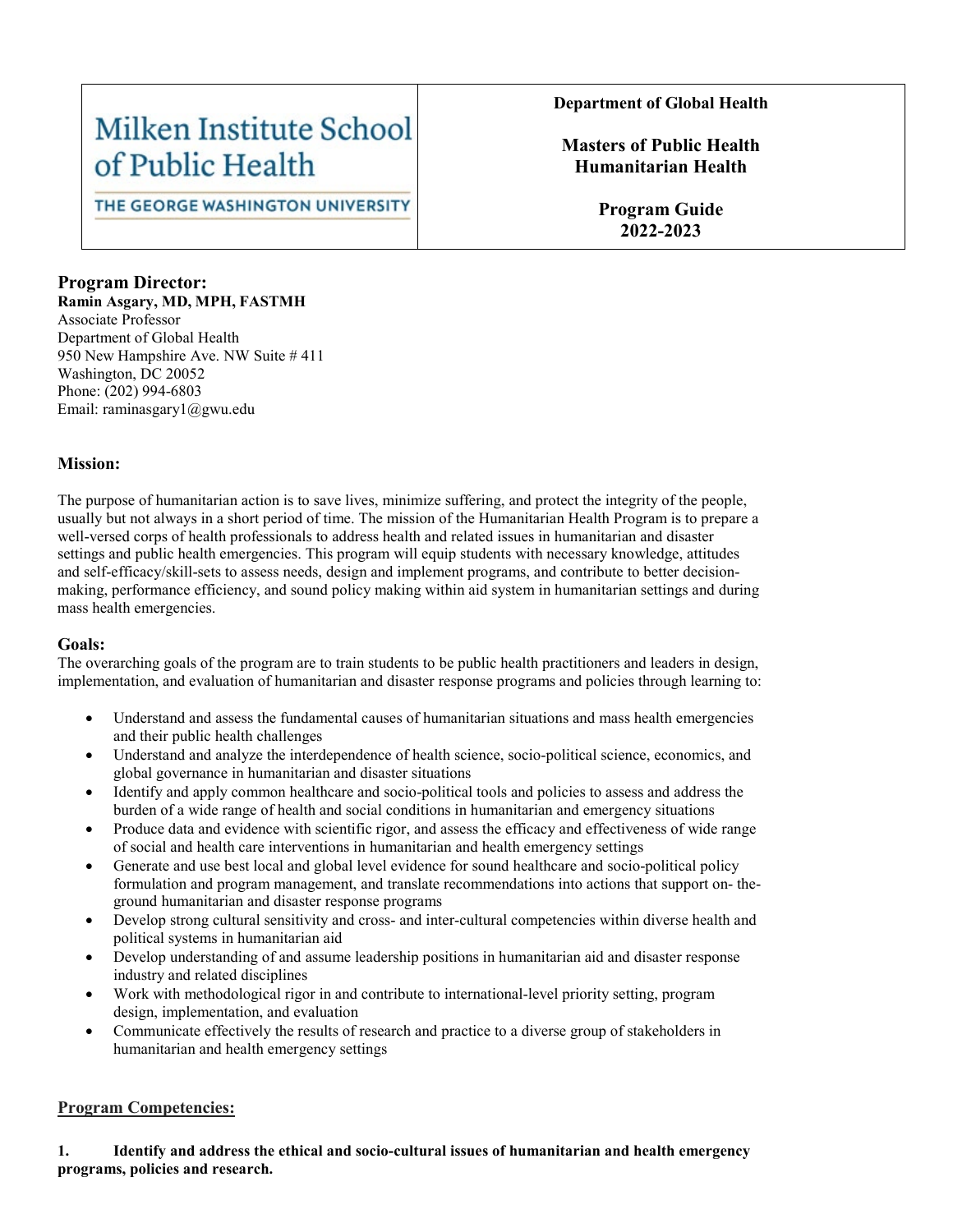Relevant courses:

- PUBH 6410 Global Health Study Design
- PUBH 6416 Ethical & Cultural Issues in Global Health Research & Programs
- PUBH 6467 Ethics, Accountability and Current Topics in Humanitarian Assistance

#### **2. Explain and analyze major problems and challenges, and their multilevel determinants, in humanitarian and disaster settings and strategies and interventions to address them.**

Relevant courses:

- PUBH 6400 Global Health Frameworks
- PUBH 6480 Public Health in Humanitarian Settings
- PUBH 6467 Ethics, Accountability and Current Topics in Humanitarian Assistance
- PUBH 6468 Preparation & Response to Epidemics, Pandemics, Mass Health Emergencies, Disasters

#### **3. Describe the institutional landscape and the governance in the aid system, and the interrelationship of foreign policy and health outcomes in humanitarian settings**

Relevant courses:

- PUBH 6480 Public Health in Humanitarian Settings
- PUBH 6467 Ethics, Accountability and Current Topics in Humanitarian Assistance

**4. Communicate public health and medical evidence on humanitarian and health emergency topics to a variety of audiences including technical experts, lay population, policymakers, and other relevant stakeholders while engaging and working with diverse individuals, organizations, and communities with respect for different values, beliefs and practices** 

Relevant courses

- PUBH 6467 Ethics, Accountability and Current Topics in Humanitarian Assistance
- PUBH 6468 Preparation & Response to Epidemics, Pandemics, Mass Health Emergencies, Disasters

#### **5. Apply the principles of and select monitoring frameworks and evaluation methods for effective humanitarian and disaster response interventions**.

Relevant courses:

- PUBH 6410 Global Health Study Design
- PUBH 6412 Global Health Quantitative Research Methods
- PUBH 6467 Ethics, Accountability and Current Topics in Humanitarian Assistance
- PUBH 6468 Preparation & Response to Epidemics, Pandemics, Mass Health Emergencies, Disasters

#### **6. Understand and apply leadership and management skills to support implementation of humanitarian operations and policy changes at international level.**

Relevant courses:

● PUBH 6467 Ethics, Accountability and Current Topics in Humanitarian Assistance

#### 7. **Describe various context-specific designs and capacity assessment of humanitarian and emergency response system and programming and analyze major multi-institutional and multi-sectoral challenges and initiatives and partnerships affecting their performance in humanitarian aid and disaster response systems for sound practice recommendations**

Relevant courses:

- PUBH 6462 Nutrition and Food in Large Humanitarian Emergencies
- PUBH 6467 Ethics, Accountability and Current Topics in Humanitarian Assistance
- PUBH 6468 Prep & Response: Epi, Pandemic, Emergency, Disaster

#### 8. **Describe and assess the inter-relationship between the protection, health promotion, and human rights and population outcomes in humanitarian situations**.

Relevant courses:

● PUBH 6462 Nutrition and Food in Large Humanitarian Emergencies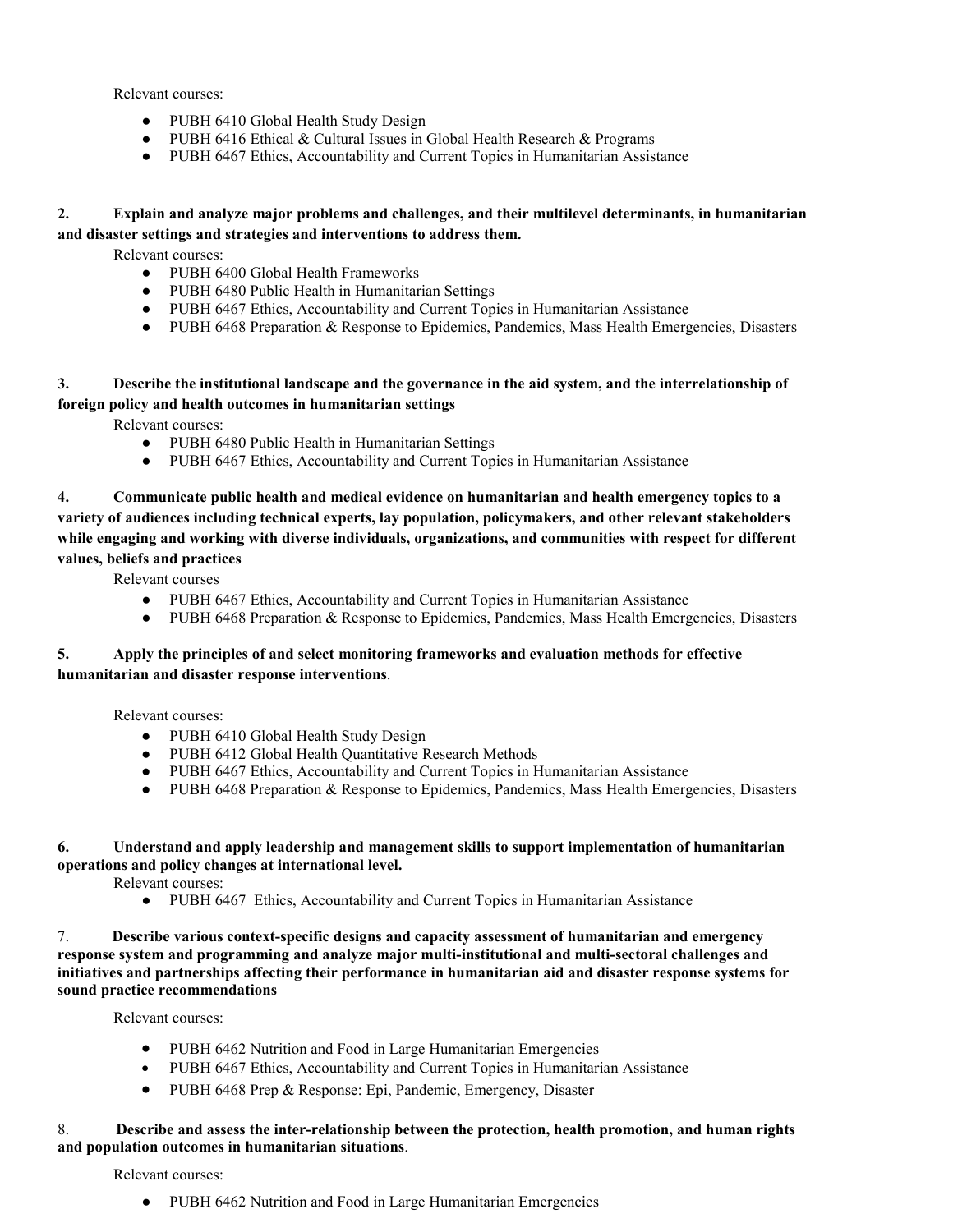● PUBH 6467 Ethics, Accountability and Current Topics in Humanitarian Assistance

#### **9. Understand and apply the principles of rigorous researching and critical appraisal of publications and evidence, and writing and presenting the findings of research projects in humanitarian and public health emergency settings**

Relevant courses:

- PUBH 6412 Global Health Quantitative Research Methods
- PUBH 6467 Ethics, Accountability and Current Topics in Humanitarian Assistance
- PUBH 6468 Preparation & Response to Epidemics, Pandemics, Mass Health Emergencies, Disasters
- PUBH 6480 Public Health in Humanitarian Settings

**10. Describe and address current main communicable, non-communicable, and other pathologies across the populations, geographic locations, and social and political contexts in the humanitarian and disaster settings.**

Relevant courses:

- PUBH 6468 Preparation & Response to Epidemics, Pandemics, Mass Health Emergencies, Disasters
- PUBH 6480 Public Health in Humanitarian Settings

#### **Program Requirements:**

*Please make sure to follow the program guide for the academic year in which you matriculated into the program.*

MPH students who select the MPH in Humanitarian Health program enroll in Core Courses (19 credits), Program-Specific Courses (15 credits), highly recommended/program selective courses (6 credits) and general electives (5 credits).

#### **IPE/APEx**

As an accredited School of Public Health, students in all GWSPH MPH programs are also required to fulfill both an interprofessional team experience and an applied practice experience. GWSPH has incorporated these requirements into the curriculum as follows:

#### **Interprofessional Education (IPE) Experience (PUBH 6023):**

MPH students are required to select an IPE experience from a host of options provided throughout enrollment to participate in a one-time, case-based or activity-based learning experience. The IPE experience is a way to actively participate in a supervised environment to work with people from other professions/programs outside of public health. Students are eligible to enroll in the IPE upon successful completion of most of the MPH core coursework including: PUBH 6002, 6003, 6007, 6011, 6012 and 6021. Students will have many opportunities to register for this zero-credit (no fee) IPE course (PUBH 6023- Interprofessional Education Experience) and will receive credit upon successful completion. See [https://publichealth.gwu.edu/content/interprofessional](https://publichealth.gwu.edu/content/interprofessional-education-gwsph)[education-gwsph.](https://publichealth.gwu.edu/content/interprofessional-education-gwsph)

#### **Applied Practice Experience (Practicum & EPR) (PUBH 6000):**

The Applied Practice Experience (APEx) may be satisfied with either a practicum or, for experienced public health professionals, through an expedited portfolio review (EPR). The practicum is a planned, supervised, and evaluated practice experience that aims to provide students with an opportunity to synthesize, integrate, and apply practical skills, knowledge, and training learned through courses, to gain applied experience in a professional public health work environment, and to work on public health practice projects that are of particular interest to you.

Information about the Practicum will be introduced through school-wide Practicum Information Sessions held by the Office of Applied Public Health and through meetings with your department practicum staff and faculty. During the practicum, you will work at least 120 hours in the field under the supervision of the site preceptor who has agreed to directly supervise the work you are conducting. Students are required to fulfill all requirements of the 120-hour practicum to receive credit for PUBH 6000.

If you have had prior work experience, then you will find that the practicum provides the opportunity to hone skills or to gain new experience in a different area. However, if you have substantial public health experience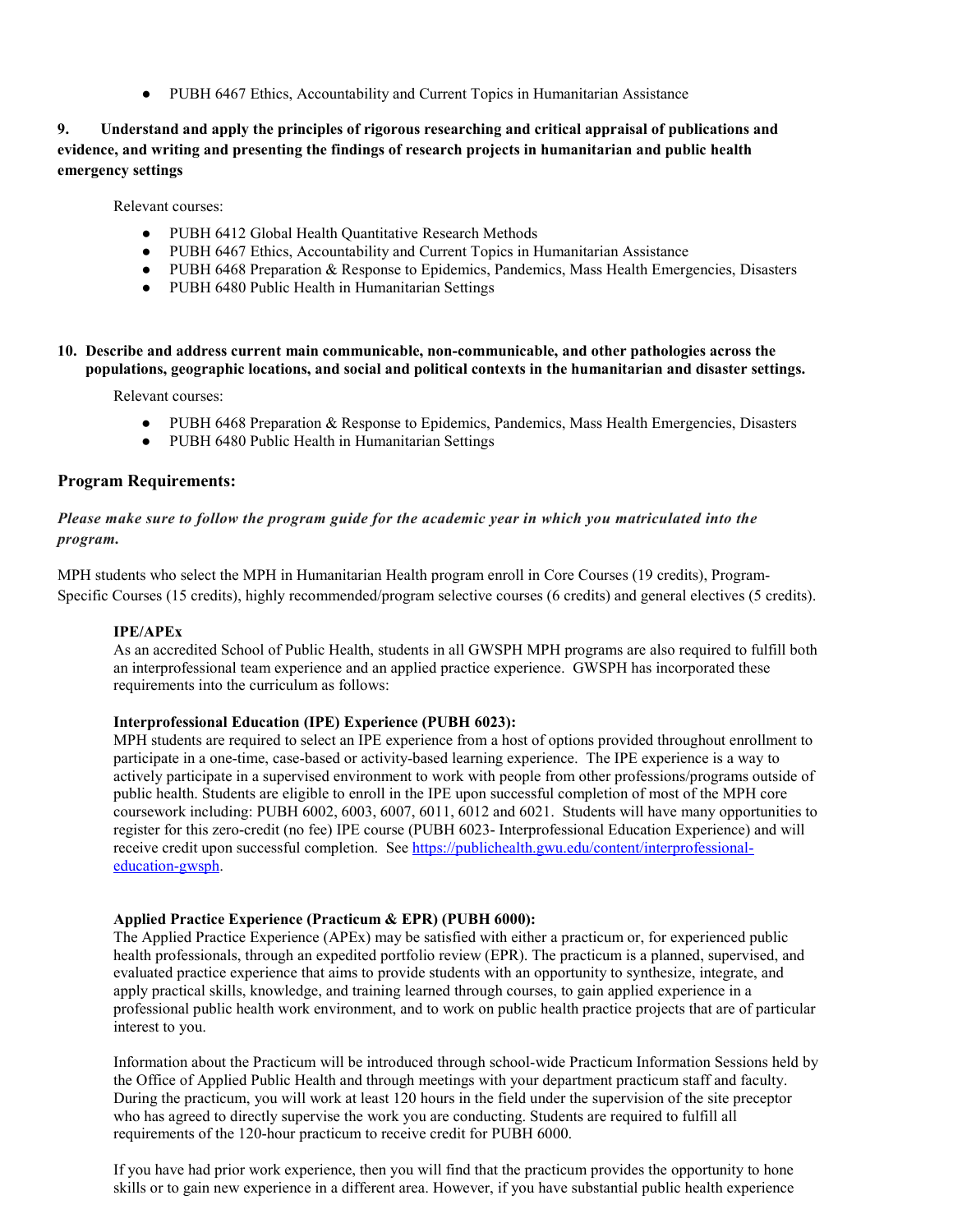relevant to your department/track, including 5+ years of full-time public health work for students after receiving your undergraduate degree, or 3+ years of full-time work for students who already have a graduate degree prior to beginning the MPH, then you may be able to satisfy the APEx requirement through an EPR instead of doing the practicum, with advanced approval by your department's practicum team.

• Note: before completing the 120 hours practicum experience Humanitarian Health students must fulfill the following pre-requisites: 6002, 6003, 6400, 6416, 6480, 6021 and 6022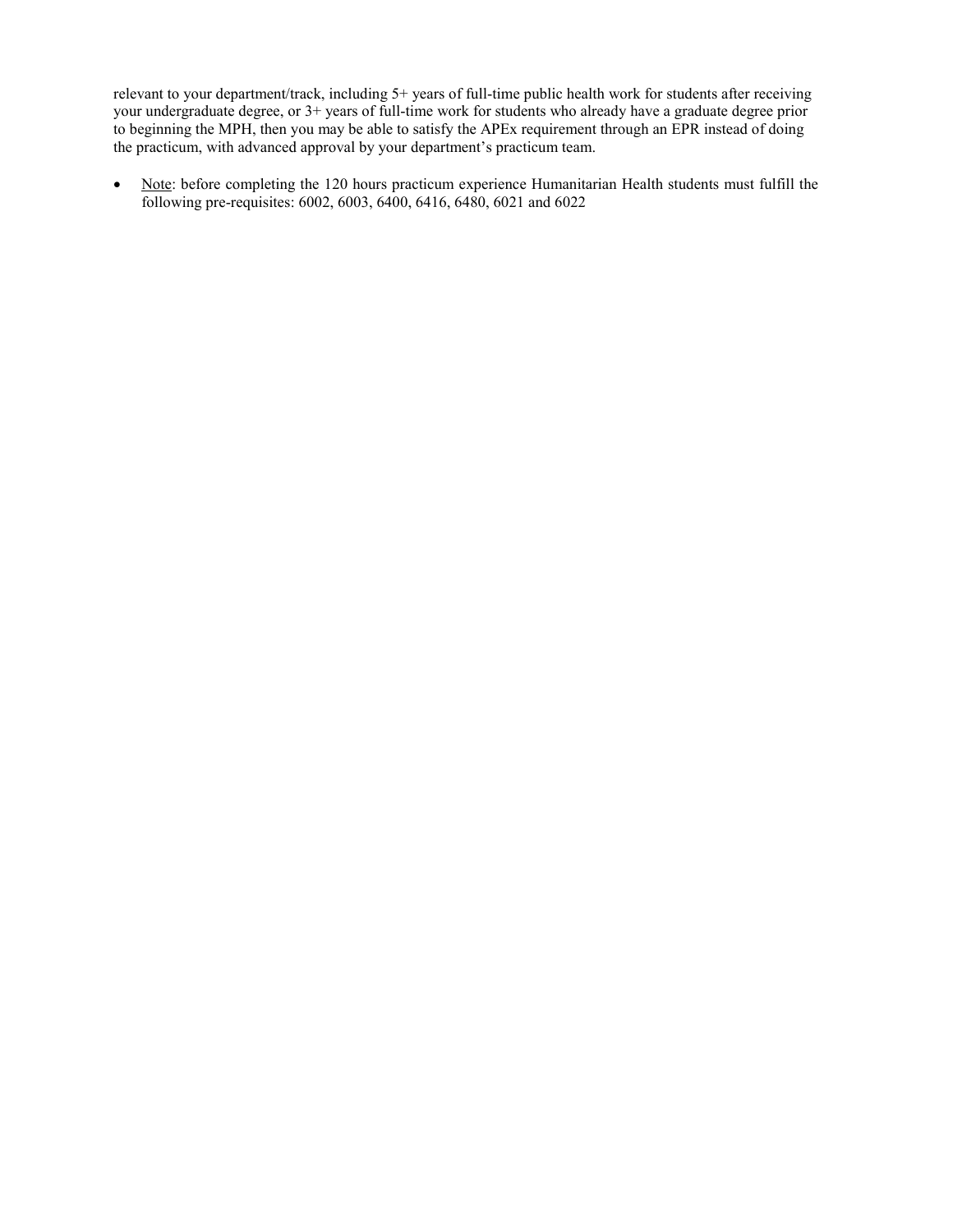# Milken Institute School of Public Health

## THE GEORGE WASHINGTON UNIVERSITY

Department of Global Health

**Master of Public Health Humanitarian Health Program-at-a-Glance**

**2022-2023**

|                     | <b>Required Core Courses (19 credits)</b>                                                                       |                  |                          |          |       |
|---------------------|-----------------------------------------------------------------------------------------------------------------|------------------|--------------------------|----------|-------|
| Course#             | <b>Required Core Course</b>                                                                                     | <b>Credits</b>   | <b>Semesters Offered</b> |          | Grade |
|                     |                                                                                                                 |                  | <b>Residential</b>       | Online   |       |
| <b>PUBH</b><br>6002 | Biostatistical Applications for Public Health                                                                   | 3                | Fall, Sp, Sum            | All      |       |
| <b>PUBH</b>         |                                                                                                                 |                  |                          |          |       |
| 6003                | Principles and Practice of Epidemiology                                                                         | 3                | Fall, Sp, Sum            | All      |       |
| <b>PUBH</b><br>6007 | Social and Behavioral Approaches to Public Health                                                               | $\overline{2}$   | Fall, Sp, Sum            | All      |       |
| <b>PUBH</b><br>6009 | Fundamentals of Program Evaluation<br>(prerequisite: PUBH 6007)                                                 | $\overline{2}$   | Fall, Sp, Sum            | All      |       |
| <b>PUBH</b><br>6011 | Environmental and Biological Foundations of Public Health                                                       | 3                | Fall, Sp, Sum            | All      |       |
| <b>PUBH</b><br>6012 | Fundamentals of Health Policy: Public Health and Healthcare                                                     | $\overline{2}$   | Fall, Sp, Sum            | All      |       |
| <b>PUBH</b><br>6021 | Essentials of Public Health Practice and Leadership I: Leading Self<br>and Teams in Public Health               | $\mathbf{1}$     | Fall, Sp, Sum            | All      |       |
| <b>PUBH</b><br>6022 | Essentials of Public Health Practice and Leadership II: Managing<br>Organizations and Influencing Systems in PH | $\mathbf{1}$     | Fall, Sp, Sum            | All      |       |
| <b>PUBH</b><br>6023 | Interprofessional Education Experience<br>(prerequisites: all core courses)                                     | $\boldsymbol{0}$ | Fall, Sp, Sum            | All      |       |
| <b>PUBH</b><br>6418 | GH Culminating Experience I: Proposal Development                                                               | $\mathbf{1}$     | Fall, Sp, Sum            | n/a      |       |
| <b>PUBH</b><br>6419 | GH Culminating Experience II<br>Prerequisite 6418                                                               | $\mathbf{1}$     | Fall, Sp, Sum            | n/a      |       |
| <b>PUBH</b><br>6000 | MPH Applied Practice Experience                                                                                 | $\overline{0}$   | Fall, Sp, Sum            | n/a      |       |
| <b>Total</b>        | <b>Core Credits</b>                                                                                             | 19               |                          |          |       |
|                     | <b>Required Program Specific Courses (15 credits)</b>                                                           |                  |                          |          |       |
| Course#             | <b>Required Departmental Courses</b>                                                                            | <b>Credits</b>   | <b>Semesters Offered</b> | Grade    |       |
|                     |                                                                                                                 |                  | Residential              | Online   |       |
| <b>PUBH</b><br>6480 | Public Health in Humanitarian Settings                                                                          | $\overline{c}$   | Fall                     | Sp1, Sum |       |
| <b>PUBH</b><br>6467 | Ethics, Accountability, and Current Topics in Humanitarian<br>Assistance<br>(Pre or corequisite: PUBH 6480)     | 3                | Fall                     |          |       |
| <b>PUBH</b><br>6468 | Preparation & Response to Epidemics, Pandemics, Mass Health<br>Emergencies, and Disasters                       |                  | Fall                     |          |       |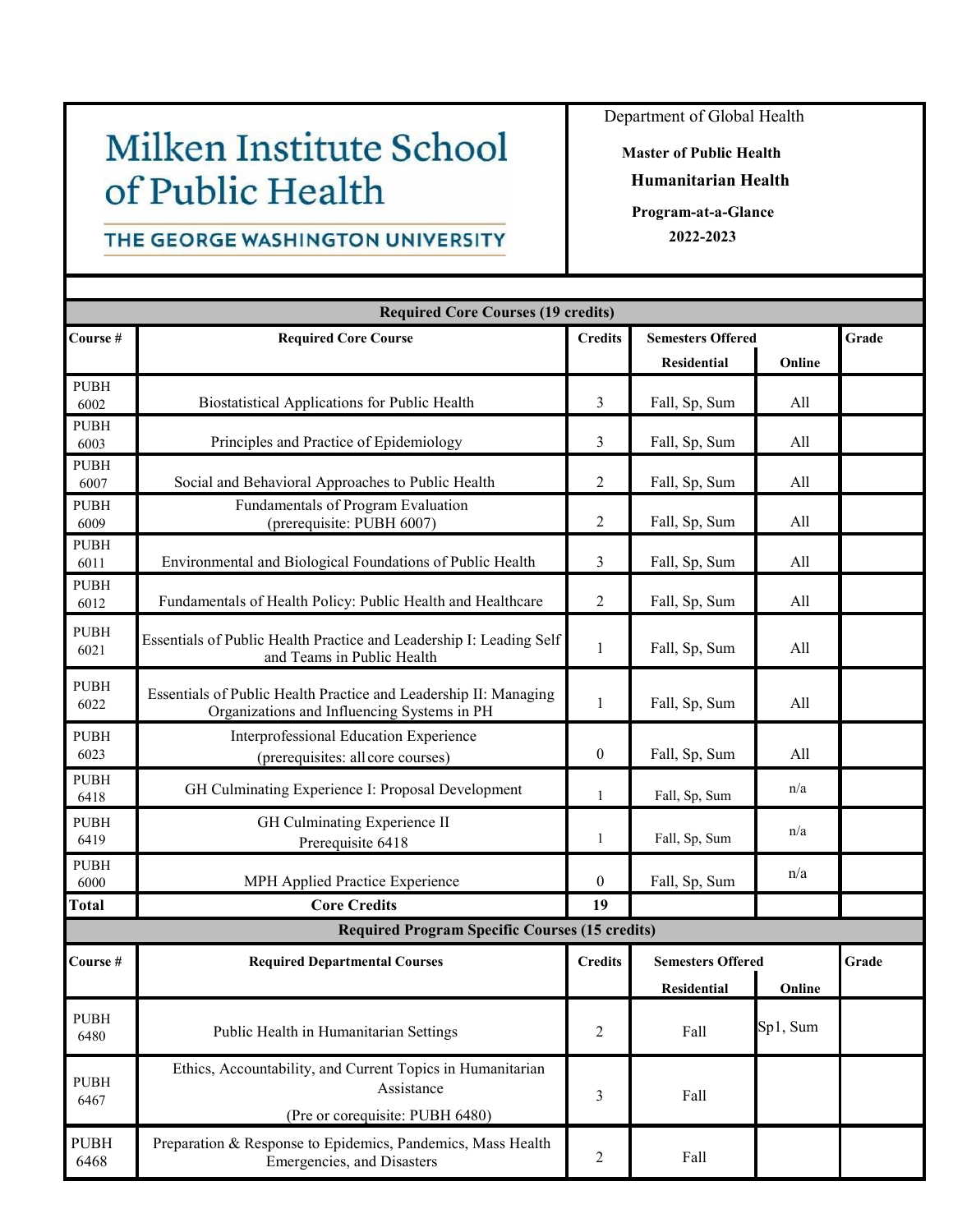| <b>PUBH</b><br>6462        | Nutrition and Food in Large Humanitarian Emergencies<br>(Pre or corequisite: PUBH 6480)                                                                                                                                                                                   | 1              | Spring                                                   |           |       |
|----------------------------|---------------------------------------------------------------------------------------------------------------------------------------------------------------------------------------------------------------------------------------------------------------------------|----------------|----------------------------------------------------------|-----------|-------|
| <b>PUBH</b><br>6400        | Global Health Frameworks                                                                                                                                                                                                                                                  | 2              | Fall                                                     | Fall, Sp2 |       |
| <b>PUBH</b><br>6410        | Global Health Study Design                                                                                                                                                                                                                                                | 1              | Fall, Sp                                                 |           |       |
| <b>PUBH</b><br>6412        | Global Health Quantitative Research Methods<br>(prerequisite: PUBH 6002)                                                                                                                                                                                                  | 3              | Sp, Sum                                                  |           |       |
| <b>PUBH</b><br>6416        | Ethical & Cultural Issues in Global Health Research &<br>Programs                                                                                                                                                                                                         | 1              | Fall, Sp                                                 |           |       |
| <b>Total</b>               | <b>Total Program Required Credits</b>                                                                                                                                                                                                                                     | 15             |                                                          |           |       |
|                            | <b>Choose Selective Courses (Choose 6 credits from below)</b><br>Note: All courses can be taken. Credits exceeding 6 will apply to electives                                                                                                                              |                |                                                          |           |       |
| Cours<br>${\bf e}$ #       | <b>Selective Courses</b>                                                                                                                                                                                                                                                  | <b>Credits</b> | <b>Semesters Offered</b><br><b>Residential</b><br>Online |           | Grade |
| <b>PUBH</b><br>6132        | WASH/Disaster Relief Management and Development                                                                                                                                                                                                                           | 2              | N/A                                                      | Fall, Sp2 |       |
| <b>PUBH</b><br>6492        | Global Health Programs and Approaches to the Control of Chronic<br><b>Diseases</b>                                                                                                                                                                                        | 2              | Fall                                                     |           |       |
| <b>PUBH</b><br>6463        | Communication Strategies and Planning in Humanitarian<br>Settings (Prerequisite: PUBH 6480)                                                                                                                                                                               | 2              | Fall                                                     |           |       |
| <b>PUBH</b><br>6464        | Mental Health Humanitarian Settings<br>(Pre or corequisite: PUBH 6480)                                                                                                                                                                                                    | 1              | Spring                                                   |           |       |
| <b>PUBH</b><br>6465        | Reproductive Health and Gender-Based Violence in<br>Humanitarian Settings<br>(Pre or corequisite: PUBH 6480)                                                                                                                                                              | 1              | Fall                                                     |           |       |
| <b>Total</b>               | <b>Total Program Selective/Highly Recommended Credits</b>                                                                                                                                                                                                                 | 6              |                                                          |           |       |
|                            | <b>Elective Courses (5 Credits)</b><br>Sample list below.<br>Highly recommend selecting courses from Selective list above that have not yet been chosen.<br>If additional credits are taken from selective list, elective credit requirement will be reduced accordingly. |                |                                                          |           |       |
| <b>PUBH</b><br>6262        | Introduction to Geographical Information Systems                                                                                                                                                                                                                          | $\mathbf{1}$   | Fall, Sp, Sum                                            |           |       |
| <b>PUBH</b><br>6435        | Global Health Program Design and Implementation (Prerequisite:<br>PUBH 6400)                                                                                                                                                                                              | $\overline{2}$ | Sp,Sum                                                   |           |       |
| <b>PUBH</b><br>6853        | Stat Packages/Data Management & Data Analysis                                                                                                                                                                                                                             | 3              | Fall,Sp                                                  |           |       |
| <b>PUBH</b><br>6563        | Global Child Health                                                                                                                                                                                                                                                       | 2              | Fall                                                     | online    |       |
| <b>PUBH</b><br>6411        | Global Health Qualitative Research Methods                                                                                                                                                                                                                                | 2              | Sp, Sum                                                  |           |       |
| <b>PUBH</b><br>6047        | Systematic reviews to synthesize evidence in public health practice                                                                                                                                                                                                       | $\mathbf{1}$   | Fall $(2nd$ ses)                                         |           |       |
| <b>PUBH</b><br>6484        | Prevention and Control of Vector Borne Diseases                                                                                                                                                                                                                           | $\overline{2}$ | Spring                                                   |           |       |
| <b>IAFF</b><br>6118-<br>82 | Global Justice                                                                                                                                                                                                                                                            | 3              | Fall                                                     | Elliott   |       |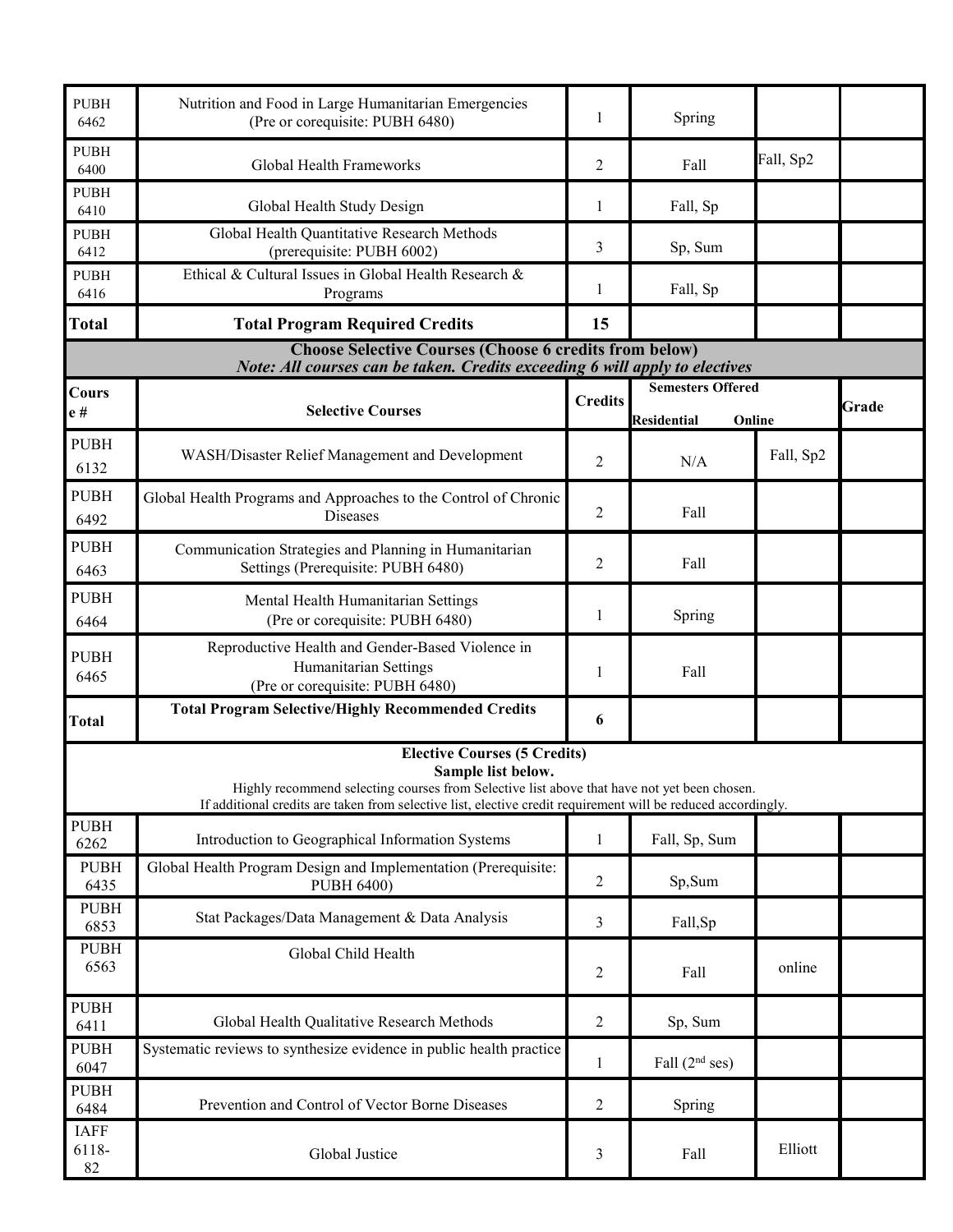| <b>PUBH</b><br>6441 | Global Health Organizations and Regulations                                                                                            | $\overline{2}$ | Fall          |           |  |
|---------------------|----------------------------------------------------------------------------------------------------------------------------------------|----------------|---------------|-----------|--|
| <b>PUBH</b><br>6442 | Comparative Global Health Systems                                                                                                      | $\overline{2}$ | Fall          | All       |  |
| <b>PUBH</b><br>6486 | Global Health Programs and Approaches to the Control of<br><b>Infectious Diseases</b>                                                  | $\overline{2}$ | Fall          | Fall, Sp2 |  |
| <b>PUBH</b><br>6263 | Advanced Geographical Information Systems                                                                                              | $\mathbf{1}$   | Fall, Sp, Sum |           |  |
| <b>PUBH</b><br>6455 | Global Vaccinology                                                                                                                     | 3              | Summer        | Sp1, Sum  |  |
| <b>PUBH</b><br>6440 | Global Health Economics                                                                                                                | $\overline{2}$ | Spring        |           |  |
| <b>PUBH</b><br>6501 | Evaluation of Health Promotion and Disease Prevention<br>Programs                                                                      | 3              | Fall, Sp      |           |  |
| <b>PUBH</b><br>6445 | Quantitative Methods for Impact Evaluation Prerequisites:<br>(6002, 6412, 6501)                                                        | 3              | Fall          |           |  |
| <b>PUBH</b><br>6493 | Supply Chain Management                                                                                                                | $\overline{2}$ | Spring        |           |  |
| <b>PUBH</b><br>6436 | Global Health Program Management and Leadership                                                                                        |                | Fall, Sum     |           |  |
| <b>PUBH</b><br>6850 | Introduction to SAS for Public Health Research                                                                                         |                | Fall          |           |  |
| <b>PUBH</b><br>6851 | Introduction to R for Public Health Research                                                                                           |                | Fall          |           |  |
| <b>PUBH</b><br>6423 | Ethics in Public Health Practice and Policy                                                                                            |                | Summer        | online    |  |
| <b>PUBH</b><br>6852 | Introduction to Python for Public Health Research                                                                                      |                | Fall          |           |  |
| <b>PUBH</b><br>6xxx | Any PUBH graduate level course may be substituted for an<br>elective course above. Other course(s) with advisor's advanced<br>approval |                | Fall, Sp, Sum | All       |  |
| <b>Total</b>        | <b>Elective Credits</b>                                                                                                                | 5              |               |           |  |
| <b>Total</b>        | <b>Total Degree Credits</b>                                                                                                            | 45             |               |           |  |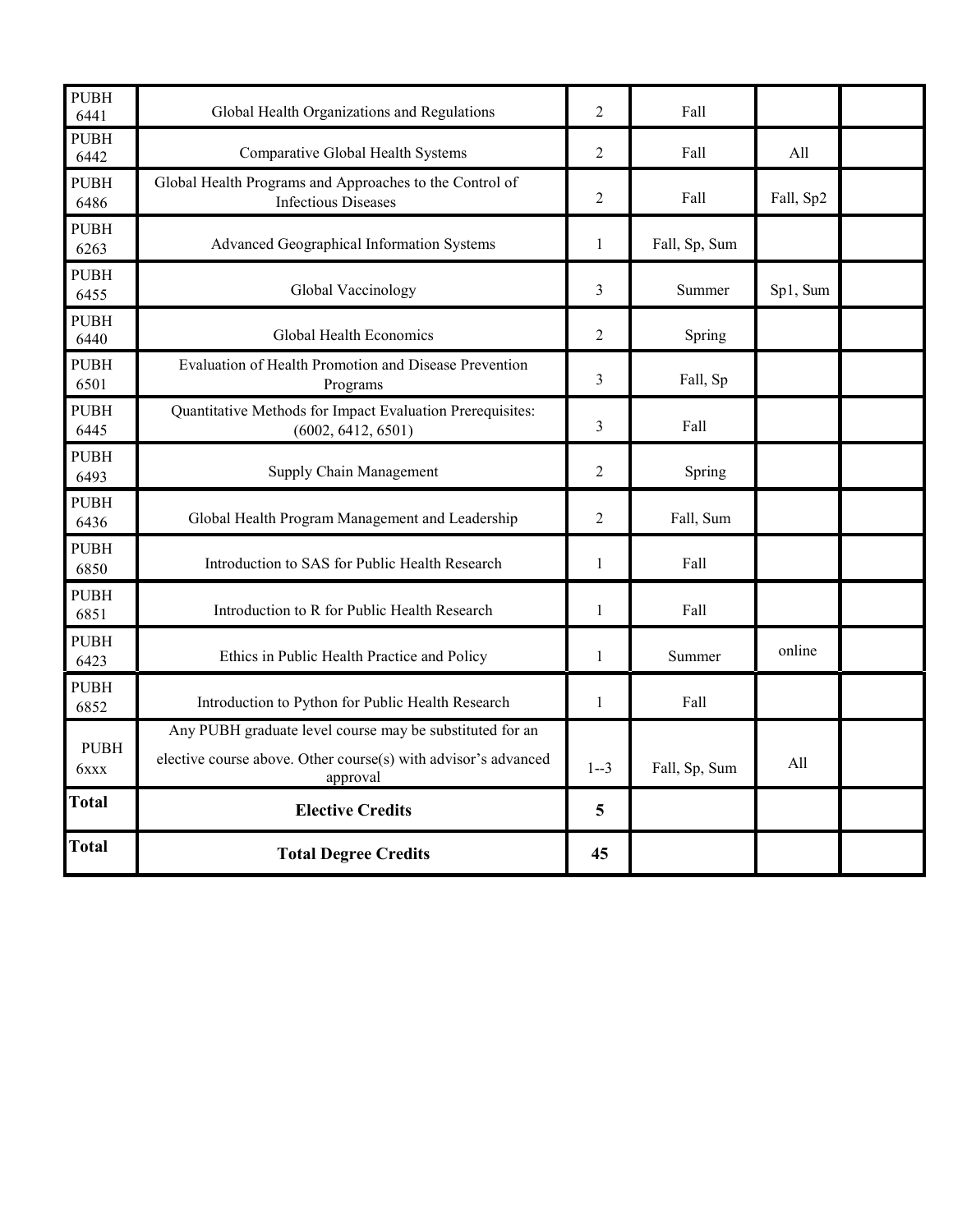#### **Graduation Requirements**

- 1. **Graduate Credit Requirement:** 45 graduate credits are required.
- 2. **Course Requirements:** Successful completion of the Core Courses and the Program-Specific Courses are required.
- 3. **Practicum Requirement:** Students are required to fulfill all requirements of the Applied Practice Experience to receive credit for PUBH 6000.
- 4. **Interprofessional Education Experience (IPE):** Students are required to enroll, participate, and complete an authorized IPE activity (PUBH 6023).
- 5. **Grade Point Requirement:** A 3.0 (B average) overall grade point average is required.
- 6. **Time Limit Requirement:** The degree must be completed within five years.
- 7. **Transfer Credit Policy:** Up to 12 graduate credits that have not been applied to a previous degree may be transferred to the MPH upon approval. Credits must have been earned from an accredited institution in the last 3 years with a grade point of 3.0 or better.
- 8. **CITI Training requirement:** All students are required to complete training regarding human subject protection regulation and the Health Insurance Portability and Accountability Act of 1996 (HIPAA). To fulfill this requirement, you must complete the Collaborative IRB Training Initiative (CITI) Course in The Protection of Human Research Subjects.
- 9. **Integrity Quiz & Plagiarism requirement**: All students are required to review the George Washington University Code of Academic Integrity and take the quiz within their first semester of study. The Code of Integrity and step-by-step instructions can be found here:<http://publichealth.gwu.edu/integrity>
- 10. **Professional Enhancement requirement**: Students must participate in 8 hours per degree program of advisor pre-approved Public Health-related lectures, seminars, and symposia, related to your field of study. Students must submit documentation of Professional Enhancement activities to the Office of Student Records. The documentation consists of the Professional Enhancement Form <http://publichealth.gwu.edu/academics/forms>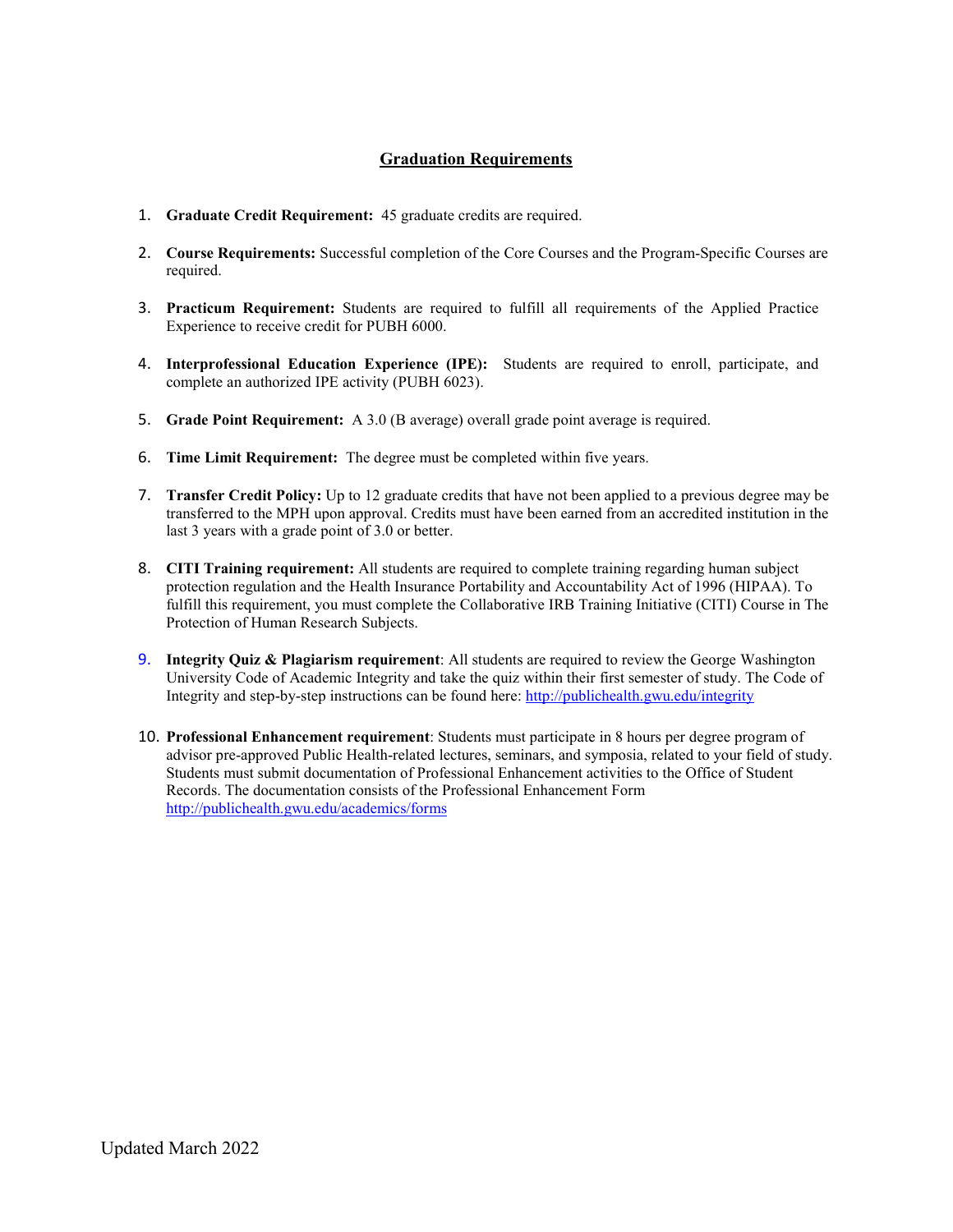#### **The Department of Global Health Humanitarian Health MPH Course Mapping Examples 2022--2023**

The following are advising tips relating to course sequencing:

• All full-time students must take PUBH 6400 Global Health Frameworks, PUBH 6021 Leading Self and Teams in Public Health PUBH 6480 Public Health in Complex Emergencies, and PUBH 6003 Principles and Practice of Epidemiology during their first fall semester. These are prerequisites to many required and elective courses.

The Humanitarian Health program contains a total of 5 electives credits that must be chosen from the list of elective courses provided in the program guide or approved by your advisor. Elective courses are often offered once per year, so students should plan which courses to take in advance. The 'Elective Course(s)' credits listed in the below course maps indicate the suggested distribution of these elective credits, but students can choose to distribute them however they feel fit. Students are advised to work with their advisor when deciding on electives.

| $1st$ year Fall                           |                | 1 <sup>st</sup> year Spring                 |                | 1 <sup>st</sup> year Summer              |                |  |
|-------------------------------------------|----------------|---------------------------------------------|----------------|------------------------------------------|----------------|--|
|                                           | <b>Credits</b> |                                             | <b>Credits</b> |                                          | <b>Credits</b> |  |
| 6480 Public Health in Complex Emergencies | $\overline{2}$ | 6011 Environmental and Biological           | 3              | 6009 Fundamentals of Program Evaluation  | 2              |  |
|                                           |                | Foundations of Public Health                |                |                                          |                |  |
| 6400 Global Health Frameworks             | 2              | 6002 Biostatistical Applications for Public | 3              | 6412 Global Health Quantitative Research | 3              |  |
|                                           |                | Health                                      |                | Methods                                  |                |  |
| 6467 Ethics, Accountability and Current   | 3              | 6464 Mental Health in Humanitarian Settings |                | Elective course                          | 3              |  |
| Topics in Humanitarian Aid                |                | (Selective)                                 |                |                                          |                |  |
| 6003 Principles and Practice of           | $\mathfrak{Z}$ | 6462 Nutrition and Food in Large            |                |                                          |                |  |
| Epidemiology                              |                | Humanitarian Emergencies                    |                |                                          |                |  |
| 6021 Leading Self and Teams in Public     |                | 6007 Social and Behavioral Approaches to    | $\overline{2}$ |                                          |                |  |
| Health                                    |                | Public Health                               |                |                                          |                |  |
| 6416 Ethical and Cultural Issues in GH    |                | 6012 Fundamentals of Health Policy: Public  | $\overline{2}$ |                                          |                |  |
| Research & Programs                       |                | Health and Healthcare                       |                |                                          |                |  |
| <b>Total semester credits</b>             | 12             | <b>Total semester credits</b>               | 12             | <b>Total semester credits</b>            | 8              |  |
|                                           |                |                                             |                |                                          |                |  |
| 2nd year fall                             |                | 2nd year spring                             |                | $2nd$ vear Summer                        |                |  |
| 6463 Communication Strategies and         | $\overline{2}$ | 6419 Culminating Experience Part II         |                | Students often opt to work on their      |                |  |
| Planning in Humanitarian Settings         |                |                                             |                | Culminating Experience over the summer   |                |  |
| (Selective)                               |                |                                             |                |                                          |                |  |
| 6465 Reproductive Health and Gender-      |                | 6023 Interprofessional Education Experience | $\theta$       |                                          |                |  |
| Based Violence in Humanitarian Settings   |                |                                             |                |                                          |                |  |
| (Selective)                               |                |                                             |                |                                          |                |  |
| 6132 WASH/Disaster Relief Management      | $\overline{2}$ |                                             |                |                                          |                |  |
| and Development (Selective)               |                |                                             |                |                                          |                |  |
| 6410 Global Health Study Design           |                |                                             |                |                                          |                |  |

Proposed course map 1: Allowing students to complete the program in 5 semesters.

Updated March 2022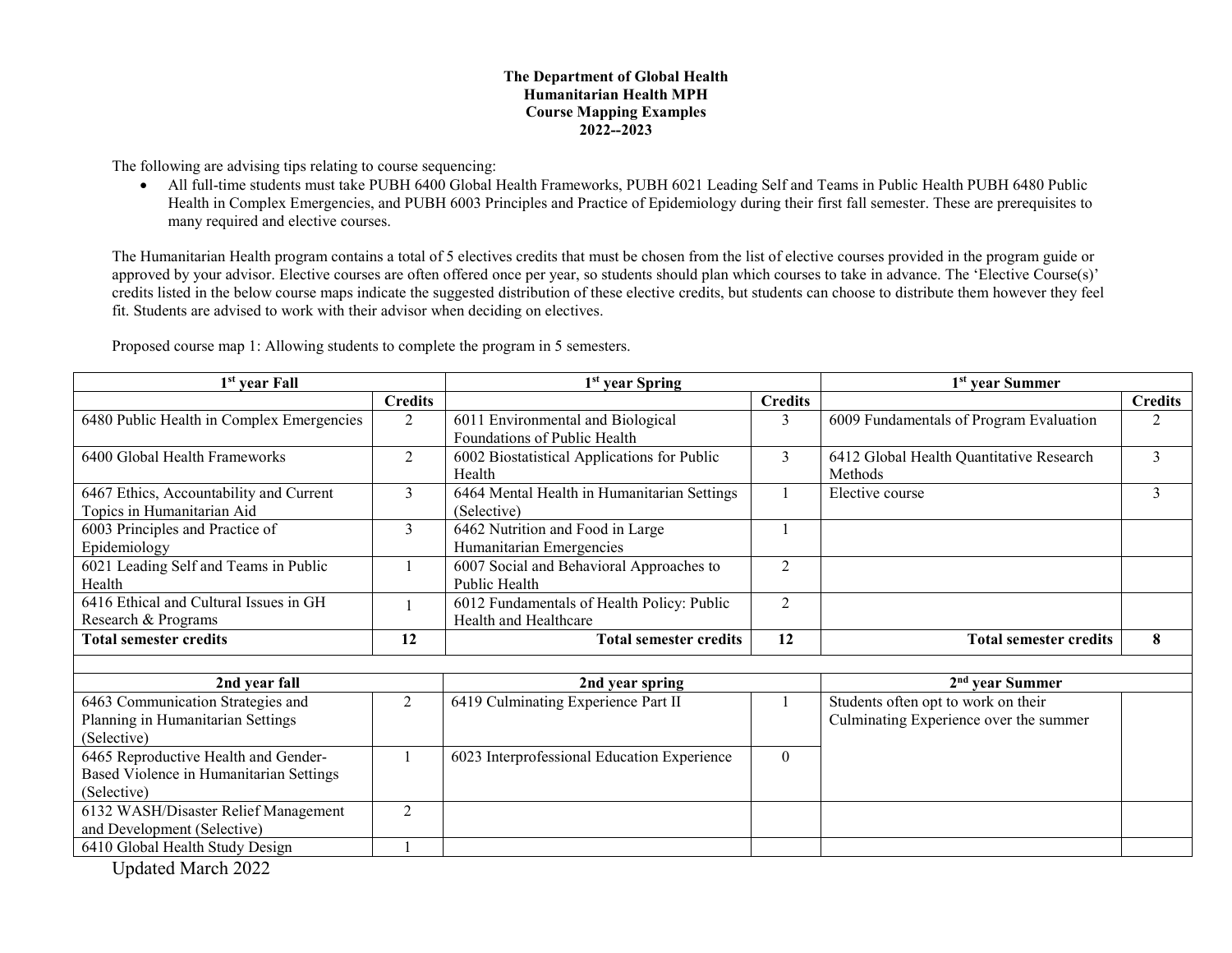| 6492 Global Health Programs and Control of |    |                               |  |  |
|--------------------------------------------|----|-------------------------------|--|--|
| Chronic Diseases (Selective)               |    |                               |  |  |
| 6022 Managing Organizations and            |    |                               |  |  |
| Influencing Systems in PH                  |    |                               |  |  |
| 6468 Prep & Response: Epi, Pandemic,       |    |                               |  |  |
| Emergency, Disaster                        |    |                               |  |  |
|                                            |    |                               |  |  |
| 6418 Culminating Experience Part I         |    |                               |  |  |
| <b>Total semester credits</b>              | 12 | <b>Total semester credits</b> |  |  |

Proposed course map 2: Slower speed, allowing students to continue into their second summer. Most students will probably follow this.

| 1 <sup>st</sup> year Fall                                                                      |                | 1 <sup>st</sup> year Spring                                            |                | 1 <sup>st</sup> year Summer                                       |                |  |
|------------------------------------------------------------------------------------------------|----------------|------------------------------------------------------------------------|----------------|-------------------------------------------------------------------|----------------|--|
|                                                                                                | <b>Credits</b> |                                                                        | <b>Credits</b> |                                                                   | <b>Credits</b> |  |
| 6480 Public Health in Complex Emergencies                                                      | 2              | 6007 Social and Behavioral Approaches to<br>Public Health              | 2              | 6011 Environmental and Biological<br>Foundations of Public Health | 3              |  |
| 6400 Global Health Frameworks                                                                  | $\overline{2}$ | 6012 Fundamentals of Health Policy: Public<br>Health and Healthcare    | 2              | Electric(s)                                                       | $\overline{2}$ |  |
| 6003 Principles and Practice of<br>Epidemiology                                                | 3              | 6002 Biostatistical Applications for Public<br>Health                  | 3              |                                                                   |                |  |
| 6467 Ethics, Accountability, and Current<br>Topics in Humanitarian Settings                    | 3              | 6462 Nutrition and Food in Large<br>Humanitarian Emergencies           |                |                                                                   |                |  |
| 6021 Leading Self and Teams in Public<br>Health                                                |                | 6464 Mental Health in Humanitarian Settings<br>(Selective)             | $\mathbf{1}$   |                                                                   |                |  |
|                                                                                                |                | 6416 Ethical and Cultural Issues in GH<br><b>Research and Programs</b> |                |                                                                   |                |  |
| <b>Total semester credits</b>                                                                  | 11             | <b>Total semester credits</b>                                          | 10             | <b>Total semester credits</b>                                     | 5              |  |
|                                                                                                |                |                                                                        |                |                                                                   |                |  |
| 2nd year Fall                                                                                  |                | 2 <sup>nd</sup><br>year Spring                                         |                | 2 <sup>nd</sup> vear Summer                                       |                |  |
| 6492 Global Health Programs and Control of<br>Chronic Diseases (Selective)                     | $\overline{2}$ | 6412 GH Quantitative Research Methods                                  | 3              | 6023 Interprofessional Education<br>Experience                    | $\theta$       |  |
| 6463 Communication Strategies and<br>Planning in Humanitarian Settings<br>(Selective)          | 2              | 6418 Culminating Experience Part I                                     |                |                                                                   |                |  |
| 6465 Reproductive Health and Gender-<br>Based Violence in Humanitarian Settings<br>(Selective) |                | 6009 Fundamentals of Public Health Program<br>Evaluation               | $\overline{2}$ | 6419 Culminating Experience Part II                               |                |  |
| 6022 Managing Organizations and<br>Influencing Systems in PH                                   |                | Elective(s)                                                            |                |                                                                   |                |  |
| 6468 Prep & Response: Epi, Pandemic,<br>Emergency, Disaster                                    | $\overline{2}$ | 6132 WASH/Disaster Relief Management and<br>Development (Selective)    | $\overline{2}$ |                                                                   |                |  |

Updated March 2022